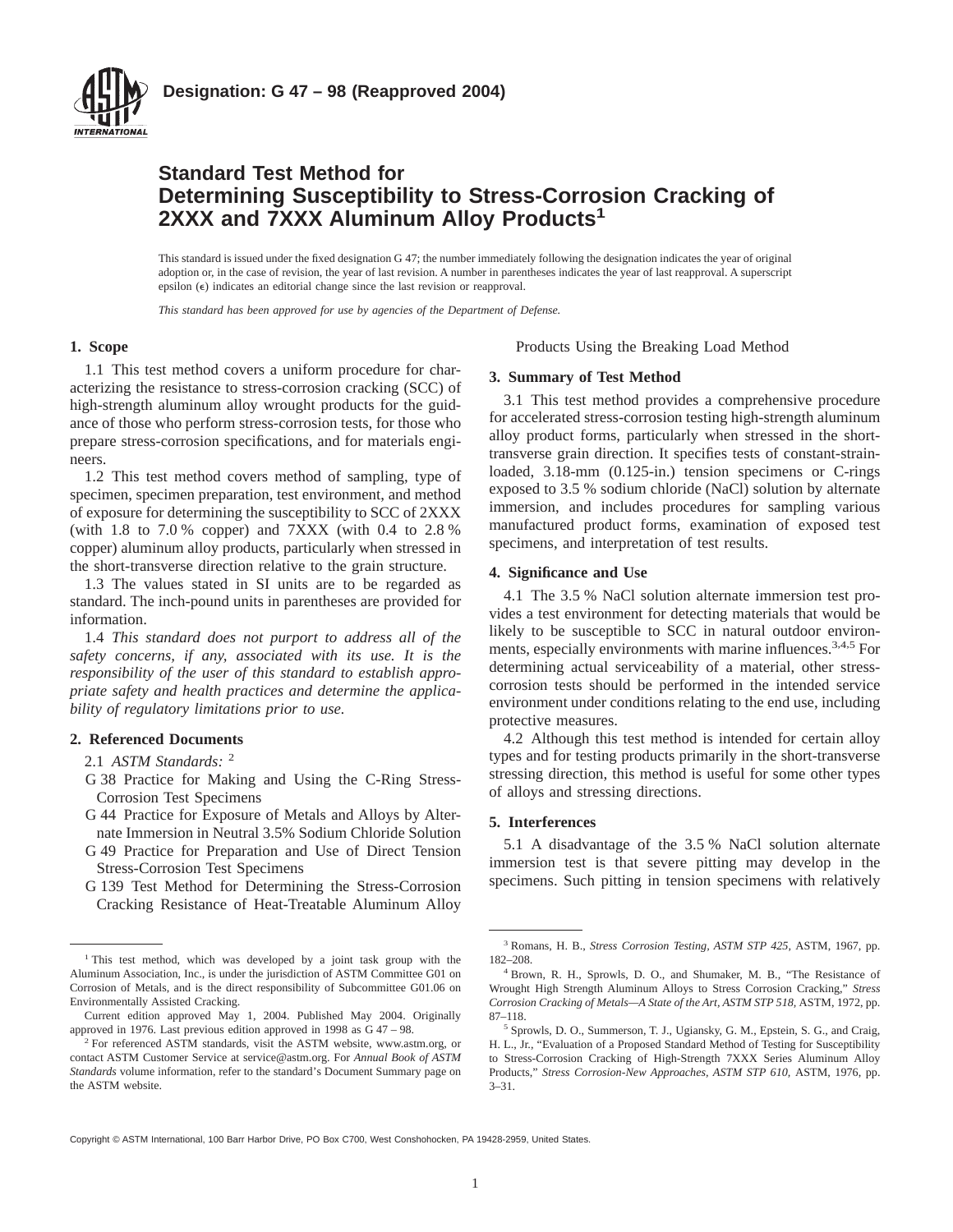small cross section can markedly reduce the effective crosssectional area and produce a net section stress greater than the nominal gross section stress, resulting in either: (*a*) fracture by mechanical overload of a material that is not susceptible to SCC; or (*b*) SCC of a material at an actual stress higher than the intended nominal test stress. The occurrence of either of these phenomena might then interfere with a valid evaluation of materials with relatively high resistance to stress corrosion.

#### **6. Test Specimen**

6.1 *Type and Size*—No single configuration of test specimen is applicable for the many complex shapes and sizes of products that must be evaluated. A tension specimen is preferred because it more consistently provides definite evidence of cracking and should be used whenever the size and shape of the product permits; it also provides a more severe test.

6.1.1 *Tension Specimen*—The diameter of the reduced section shall be  $3.17 \pm 0.03$  mm (0.125  $\pm$  0.001 in.).

6.1.2 *C-Ring (see Practices G 38)*—The use of C-rings permits short-transverse tests to be made of sections that are too thin or complex for practical tests with a tension specimen. C-rings may be of various sizes as required for the product to be tested, but in no case less than  $15.88 \pm 0.05$  mm (0.625  $\pm$ 0.002 in.) in outside diameter. The ratio of diameter to wall thickness shall be kept in the range from 11:1 to 16:1.

6.2 *Stressing Direction*:

6.2.1 *Short-Transverse Tests*:

6.2.1.1 For specified material thicknesses of 38.10 mm (1.500 in.) and over, the tension specimen shall be used.

6.2.1.2 For specified material thicknesses of 17.78 through 38.08 mm (0.700 through 1.499 in.), a C-ring shall be used. A tension specimen may be used if consistent with the provisions of Practice G 49.

6.2.2 For other stress directions in materials of 6.35 mm (0.250 in.) and over, the tension specimen shall be used.

6.3 *Surface Preparation*—Test specimens shall be degreased prior to exposure.

#### **7. Sampling and Number of Tests**

7.1 Unless otherwise specified, tests shall be performed in the short-transverse direction; the intention is to orient the specimen so that the applied tensile stress is perpendicular to the metal flow lines and in the short-transverse direction relative to the grain structure. In rolled or extruded sections that are approximately round or square, there is no true short-transverse direction because in a transverse plane the grains tend to be equiaxial; and, in such cases, the stress should be directed simply in the transverse direction. If, in certain unusual cases, the grain structure is or tends to be equiaxial also in the longitudinal direction, the stress shall be applied in a direction parallel to the smallest dimension of the product.

7.2 *Location of Specimens*:

7.2.1 For products stress relieved by stretching (TX51, TX510, TX511, TXX51, TXX510, TXX511), samples shall not be taken from the portion under the stretcher grips.

7.2.2 *Rolled Plate*—Short-transverse specimens shall be taken so that the region of maximum stress is centered on the mid-plane of the plate and at least  $2\frac{1}{2}$  plate thicknesses away from a side of the plate. (The side of the plate is defined as the edge parallel to the rolling direction.)

7.2.3 *Hand Forgings*—Short-transverse specimens shall be taken so that the stress is applied in a direction perpendicular to the forging flow lines. The region of maximum stress shall be centered in the forging thickness and approximately on the longitudinal center line of the forging, no less than  $\frac{1}{2}$  the section thickness away from "as-heat treated" edges of the forging.

7.2.4 *Die Forgings*—Because of the wide variety of configurations of die forgings, guidelines are provided for only certain common types of shapes that are widely used. Shorttransverse specimens shall be taken so that the stress is applied in a direction perpendicular to the forging flow lines and, if possible, with the region of maximum stress centered on the parting plane. The metal flow pattern in die forgings cannot always be predicted, so only a few general rules are given, and they are illustrated in Fig. 1. Departures from these rules should be made only on the basis of a study of forging flow lines indicating that the intended type of test would not be obtained. In every case, a diagram should be filed with the test results to illustrate specimen locations and orientations.

7.2.4.1 *Flanges*—The centerline of the specimen shall be  $12.70 \pm 1.27$  mm (0.500  $\pm$  0.050 in.) from the base of the fillet of the flash except for flanges that are too thin, in which case, the specimen should be centered.

7.2.4.2 *Flat-Top Die*—The tension specimen should be perpendicular to the parting plane and, if possible, centered in the width.



NOTE—Similar to that of typical machined part. **FIG. 1 Recommended Specimen Type and Location for Various Configurations of Die Forgings**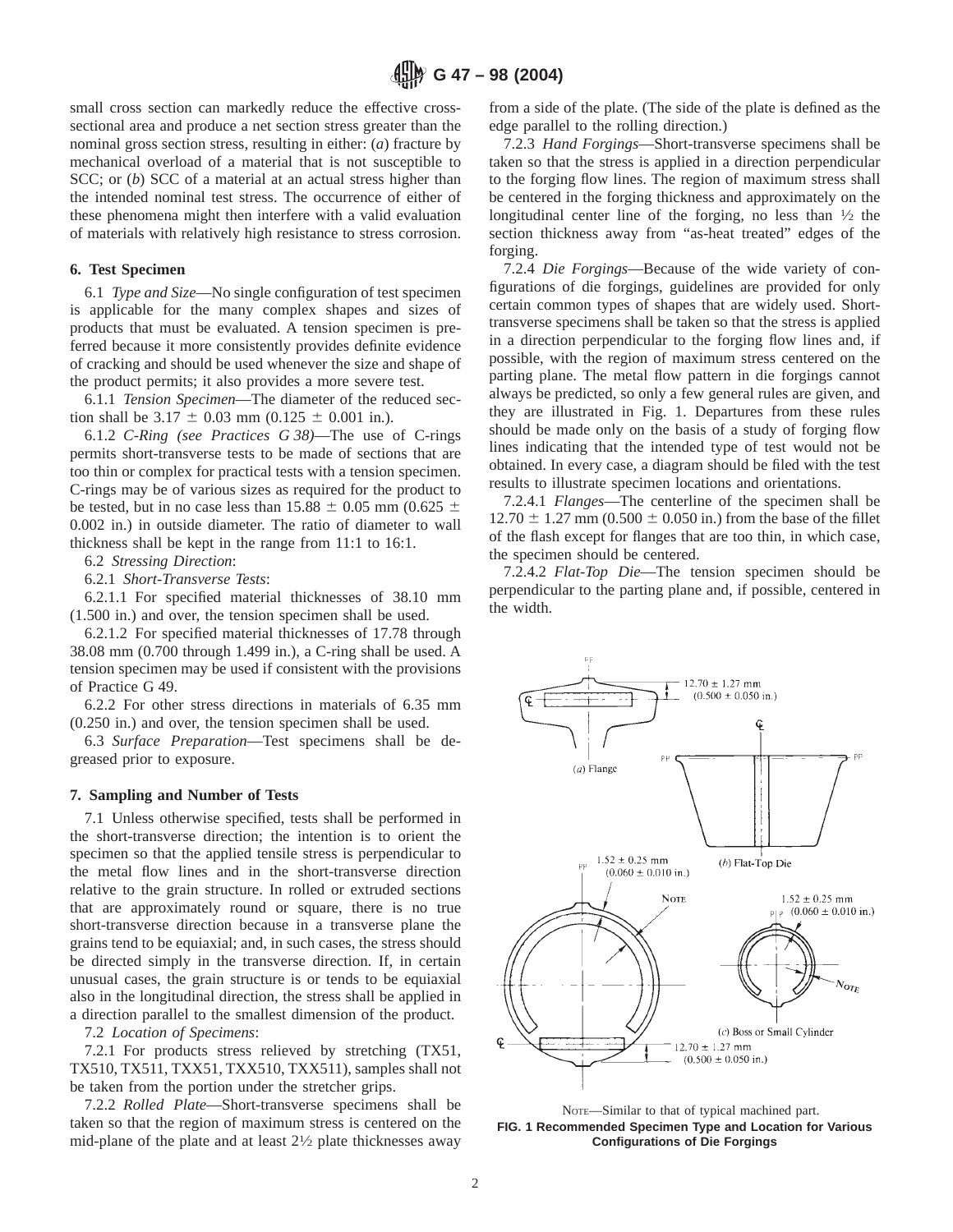7.2.4.3 *Boss or Small Cylinder*—The C-ring specimen should be centered on the parting plane and with the outside diameter of the ring being  $1.52 \pm 0.25$  mm (0.060  $\pm$  0.010 in.) from the forging surface (see Fig. 1).

7.2.4.4 *Large Cylinder*—The centerline of tension specimens shall be 12.70  $\pm$  1.27 mm (0.500  $\pm$  0.050 in.) from the base of the flash. If a C-ring is required, its outside diameter shall be  $1.52 \pm 0.25$  mm (0.060  $\pm$  0.010 in.) from the forging surface (see Fig. 1).

7.2.5 *Extruded, Rolled, or Cold Finished Rod, Bar, and Shapes*:

7.2.5.1 *Width-to-Thickness Ratio Greater than 2*—Shorttransverse specimens shall be taken so that the region of maximum stress is centered in the section thickness, at least one section thickness away from the sides of the product. In the case of complex configurations for which the grain directionality cannot be predicted, specimen location shall be determined by means of macroetched transverse sections to ensure a short-transverse specimen and to avoid regions of nearly equiaxial (transverse) grain flow.

7.2.5.2 *Width-to-Thickness Ratio of 2 or Less*—Specimens shall be centered in the section thickness so that the region of maximum stress application will be at least one half the section thickness away from a fabricated surface, if possible. These specimens shall be considered to have a "transverse" orientation to the grain structure. When C-rings are required, they shall be taken so that the region of maximum tensile stress is  $3.18 \pm 0.25$  mm (0.125  $\pm$  0.010 in.) from the product surface.

7.3 *Number of Specimens*—For each sample, which shall be uniform in thickness and grain structure, a minimum of three adjacent replicate specimens shall be tested.

#### **8. Test Environment**

8.1 *Corrosion Test Environment*—Specimens shall be exposed to the alternate 10-min immersion—50-min drying cycle in accordance with Practice G 44.

8.2 *Length of Exposure*—The test duration for 3.18-mm (0.125-in.) tension specimens and C-rings shall be 10 days for 2XXX alloys or 20 days for 7XXX alloys, unless cracking occurs sooner. For specimens to be tested in the long transverse direction, the test duration should be 40 days. Longer nonstandard test durations are likely to cause failures of the 3.18-mm tension specimens as a result of severe pitting as described in 5.1. There shall be no interruptions except as required for periodic inspection of specimens or changing of the solution.

## **9. Procedure**

## 9.1 *Method of Loading*:

9.1.1 *Tension Specimens*—Stress tension specimens in "constant strain"-type fixtures, as in Fig. 3 of Practice G 49.

9.1.2 *C-rings*—Stress C-rings by a method that provides constant strain and produces a tensile stress on the ring outside diameter in accordance with Practice G 38.

9.2 *Magnitude of Applied Stress*—Stress specimens to one or more levels as specified or as required to determine comparative stress corrosion resistance. The application of a stress less than about 103 MPa (15 ksi) is not practicable.

9.3 *Examination of Specimens*:

#### 9.3.1 *Interim Inspection*:

Visually inspect specimens each working day for evidence of cracking without removal of corrosion products. Inspection may be facilitated by wetting the specimen with the test solution and by examination at low magnifications.

9.3.2 *Final Examination*—Perform final examination at a magnification of at least 10X on all surviving specimens after cleaning them in concentrated  $(70%)$  nitric acid  $(HNO<sub>3</sub>)$  at room temperature followed by a water rinse. Section and metallographically examine any C-ring that is considered suspect, as evidenced by linear pitting, to determine whether or not SCC is present. Similar examination of fractured or cracked tension specimens also can be useful to verify SCC as the cause of failure.

#### **10. Interpretation of Results**

#### 10.1 *Criterion of Failure*:

10.1.1 A sample shall be considered to have failed the test if one or more of the specimens fail, except that the retest provisions of Section 11 shall apply.

10.1.2 A specimen that has fractured or which exhibits cracking shall be considered as a stress corrosion failure unless proved otherwise by the provisions of 10.2 and 10.3.

10.2 *Macroscopic Examination*—Cracking should be clearly differentiated from lined-up pitting. If the presence of SCC is questionable, metallographic examinations should be performed to determine whether or not SCC is present.

NOTE 1—When a specimen fractures within a relatively short time after exposure (ten days or less), metallographic examination is not necessary because such rapid failures are characteristically due to SCC.

#### 10.3 *Metallographic Examination*:

10.3.1 A specimen that reveals intergranular cracking, even when accompanied by transgranular cracking, shall be considered as an SCC failure. Intergranular fissures that are no deeper than the width of localized areas of intergranular corrosion or, in the case of C-rings, not deeper than those in unstressed or compressively stressed surfaces, shall not be considered as an SCC failure. In the case of tension specimens, the depth of intergranular fissures may be compared to those in an unstressed specimen when available.

10.3.2 A specimen that reveals only pitting corrosion (that is, no intergranular attack), or pitting plus transgranular cracking, shall not be considered as an SCC failure.

NOTE 2—Transgranular cracking in the absence of intergranular attack only occurs in pitted specimens under extremely high stress (intensity) and, for the purpose of this text method, is not considered as a criterion of SCC.

#### **11. Retesting and Resampling**

11.1 Retesting shall be permitted only if a single specimen fails by SCC, in which case three replicate specimens shall be tested. If any retest specimen fails, the sample shall be considered to have failed the test.

11.2 If any failure is due to improper preparation of the specimen or to incorrect testing technique, or if the specimen is found to be not representative of the material, the specimen shall be discarded and another specimen substituted.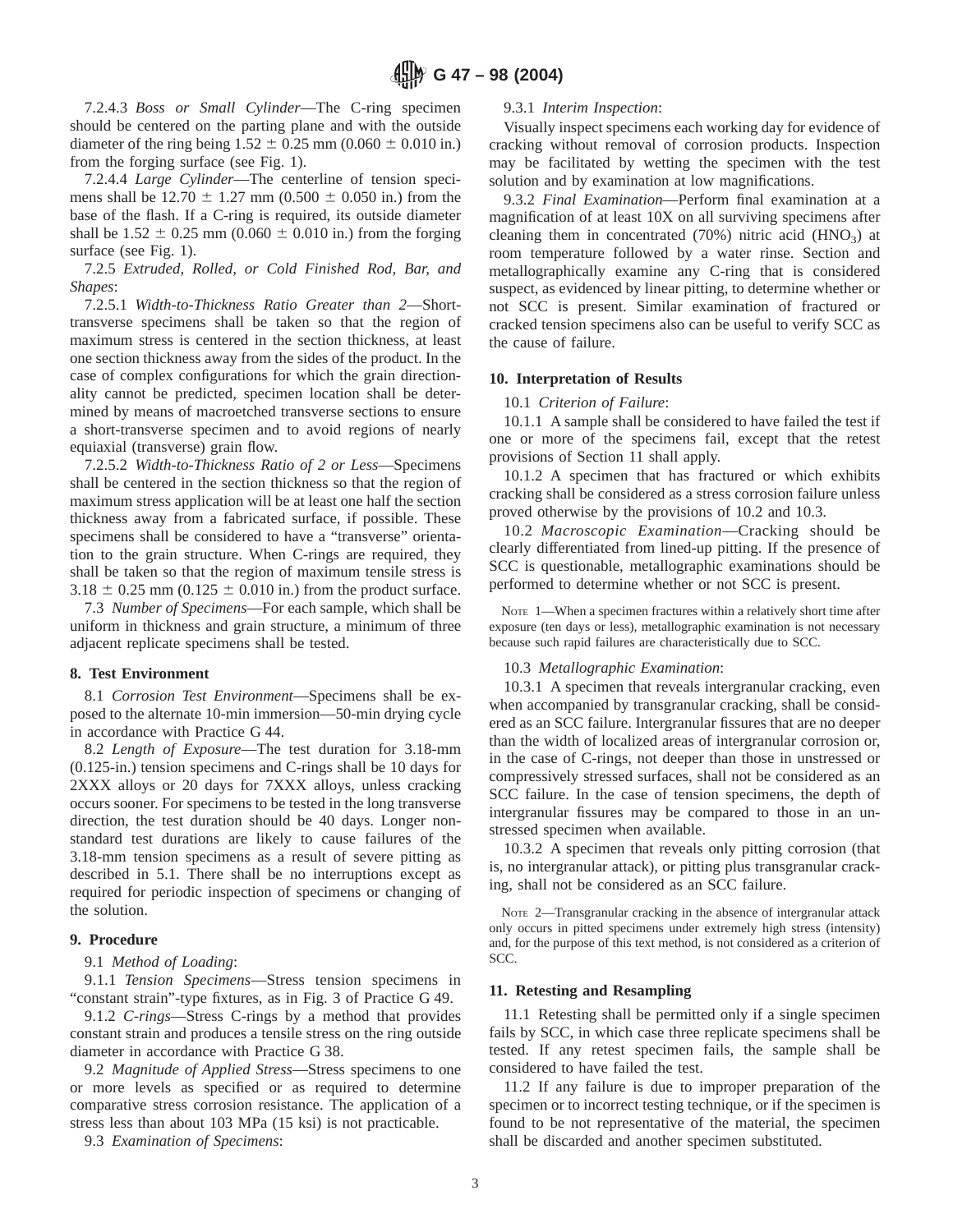11.3 When resampling, the required specimens shall be taken from the original sample if possible, or from another sample of the same lot of material.

#### **12. Report**

12.1 Report the following information:

12.1.1 Results of all tests, including type and size of specimen, orientation of specimen and number of replicates, stress level, and times to failure.

12.1.2 Identification of alloy, temper, product form, and thickness of materials tested, including reference to applicable specifications.

12.1.3 Any deviation from the procedures outlined above.

#### **13. Precision and Bias**

13.1 *Precision*:

13.1.1 The precision of data generated using this test method was evaluated by way of an interlaboratory test program among seven laboratories using aluminum alloy 7075 plate in three tempers; relatively susceptible T651, a more resistant T7X51 (similar to commercial T7651), and highly resistant T7351.

13.1.2 The procedure and raw data are described in detail in ASTM STO  $610<sup>5</sup>$ . The tests were conducted using five replicate, short transverse specimens tested at various stress levels that were chosen based on the expected performance of the individual tempers. Each of the seven laboratories conducted the test twice so that there were a total 140 specimens in for each combination of temper and stress level. The data have been analyzed with respect to fraction of specimens surviving the standard test period of 20 days. Although three different specimen types were included in the testing, the analysis has been conducted only for 3.18-mm (0.125-in.) diameter tensile bars as described in Practice G 49. Reproducibility was evaluated by comparing the seven laboratories against each other, and repeatability was evaluated by comparing the two runs conducted by each laboratory. Treating the three tempers separately, the following conclusions can be drawn.

13.1.2.1 *T651*—Overall, for this susceptible temper, 137 out of 140 specimens failed at stress levels of 103 and 172 MPa (15 and 25 ksi) making calculations of variance not meaningful. Since at least three of five specimens failed in each group and the passing specimens were at two different laboratories, the qualitative observation can be made that all laboratories produced similar results.

13.1.2.2 *T7X51*—This temper with intermediate resistance had a mixture of failing and surviving specimens making the calculations shown in Table 1 and Table 2 meaningful. The calculations show that, depending on the stress level, reproducibility, or laboratory-to-laboratory differences, is responsible for from 60 to 92 % of the variance with repeatability causing the remainder. The variance does depend somewhat on applied stress level as probability of failure would be most consistent at either low stress levels where there are very few, if any failures, or at high stress levels where most, if not all, specimens fail.

13.1.2.3 *T7351*—All specimens of this temper survived at the single stress level of 296 MPa (43 ksi), making calculations of variance not meaningful. However, as with the susceptible T651 temper, the qualitative observation can be made that each laboratory produced the same result.

13.1.3 The results of this interlaboratory test program agree with general experience, which indicates that SCC data will be most consistent under either relatively severe or relatively mild combinations of material and environment. In the first case, the vast majority of specimens will fail quickly, while in the second case, the vast majority of specimens will survive the duration of the test. Variability in results will tend to be highest when material and environment combine to produce a situation of intermediate performance such that some but not all of the specimens fail. The T7X51 material tested in this program fell into the category.

13.1.4 The statement on precision included in previous versions of this test method was based on time-to-failure criteria. That analysis is included in this version as Appendix X1.

13.1.5 Information relevant to the repeatability and reproducibility of the stressing methods and environment called out in this test method can be found in the precision and bias statement of Test Method G 139.

13.2 *Bias*

13.2.1 The procedure in Test Method G 47 has no bias because the result of the pass-fail stress-corrosion cracking test is defined only in terms of this test method.

## **14. Keywords**

14.1 accelerated testing; aluminum alloys; corrosion; heattreatable aluminum alloys; stress-corrosion cracking; tension testing

**TABLE 1 Calculations of Variance for Fraction of 7075-T7X51 Plate SCC Specimens Surviving in the Interlaboratory Test Program**

| <b>Applied Stress</b> |        | Average<br>Fraction<br>Surviving | Repeatability<br>Variance | Reproducibility<br>Variance | Overall Variance |
|-----------------------|--------|----------------------------------|---------------------------|-----------------------------|------------------|
| 172 MPa               | 25 ksi | 0.886                            | 0.0057                    | 0.0652                      | 0.0709           |
| 241 MPa               | 35 ksi | 0.771                            | 0.0743                    | 0.112                       | 0.186            |
| 310 MPa               | 45 ksi | 0.557                            | 0.0371                    | 0.0876                      | 0.125            |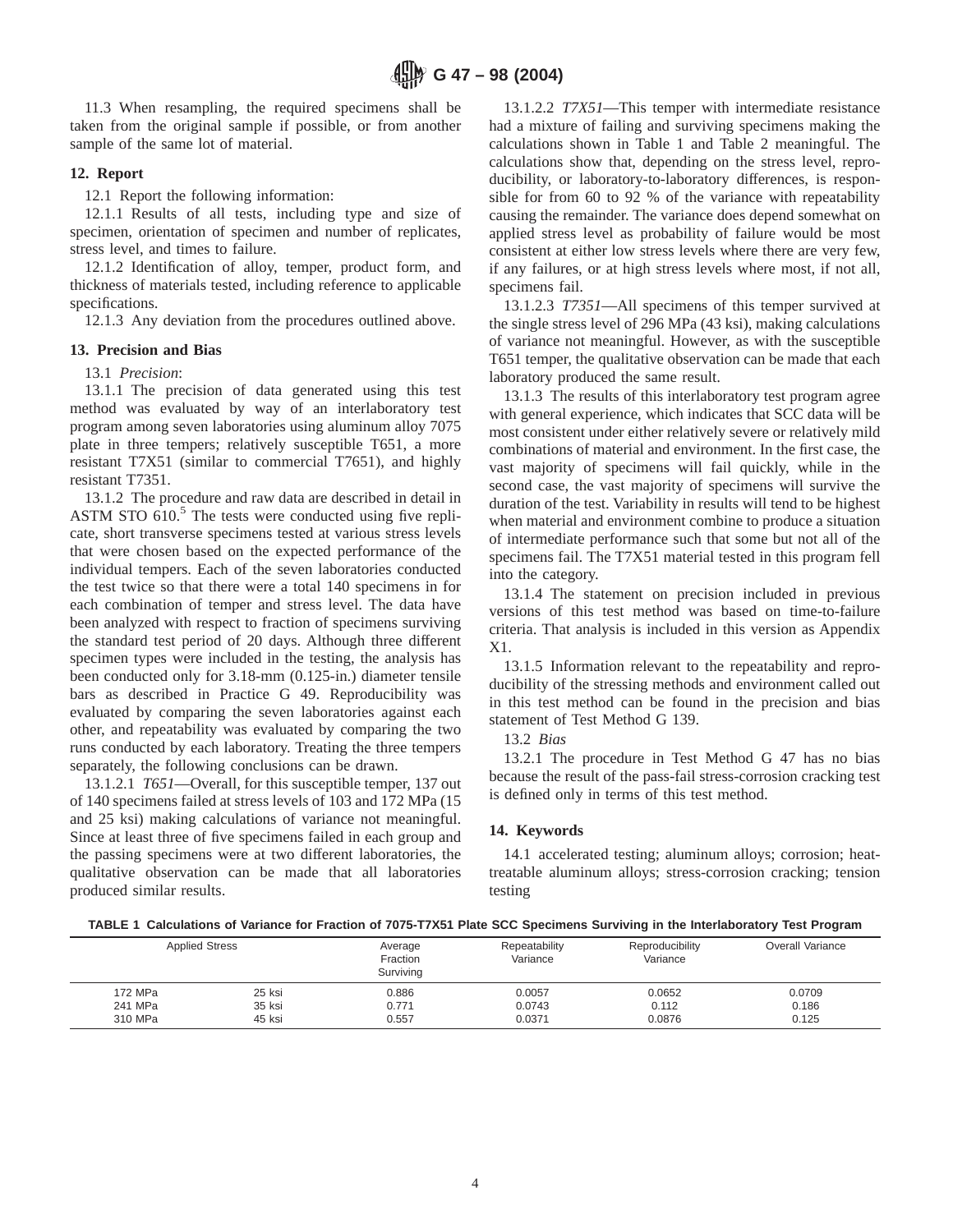**G 47 – 98 (2004)**

| TABLE 2 Calculations of Standard Deviation of 7075-T7X51 Plate SCC Specimens Surviving in the Interlaboratory Test Program |  |  |  |  |
|----------------------------------------------------------------------------------------------------------------------------|--|--|--|--|
|----------------------------------------------------------------------------------------------------------------------------|--|--|--|--|

| <b>Applied Stress</b> |        | Average<br>Fraction<br>Surviving | Repeatability<br>Standard<br><b>Deviation</b> | Reproducibility<br>Standard<br>Deviation | Overall Standard<br>Deviation |
|-----------------------|--------|----------------------------------|-----------------------------------------------|------------------------------------------|-------------------------------|
| 172 MPa               | 25 ksi | 0.886                            | 0.0756                                        | 0.255                                    | 0.266                         |
| 241 MPa               | 35 ksi | 0.771                            | 0.273                                         | 0.335                                    | 0.432                         |
| 310 MPa               | 45 ksi | 0.557                            | 0.193                                         | 0.296                                    | 0.353                         |

## **APPENDIX**

#### **(Nonmandatory Information)**

## **X1. TIME-TO-FAILURE ANALYSIS OF INTERLABORATORY TEST PROGRAM DATA**

X1.1 Previous versions of Test Method G 47 used a statement on precision that was based on time-to-failure of specimens. This statement on precision has been changed because the criteria given in the test method for differentiating samples is based on specimens passing or failing (not cracking or cracking) during defined exposure periods. Although the time-to-failure analysis is not directly relevant to results produced by the current procedure, it is included in this appendix because it may provide useful information in certain situations.

X1.2 The graph in Fig. X1.1 shows data from the interlaboratory test program described in STP  $610<sup>5</sup>$  and Section 13 of this test method. The data in plot show that variability of the data increase as survival time increases. These data agree with the statements made in Section 13 that combinations of material, stress, and environment that produce intermediate levels of resistance will give the highest variability. Combinations of the same factors that produce either low or high resistance will produce less variability because the specimens will either all fail relatively quickly or will not fail at all.